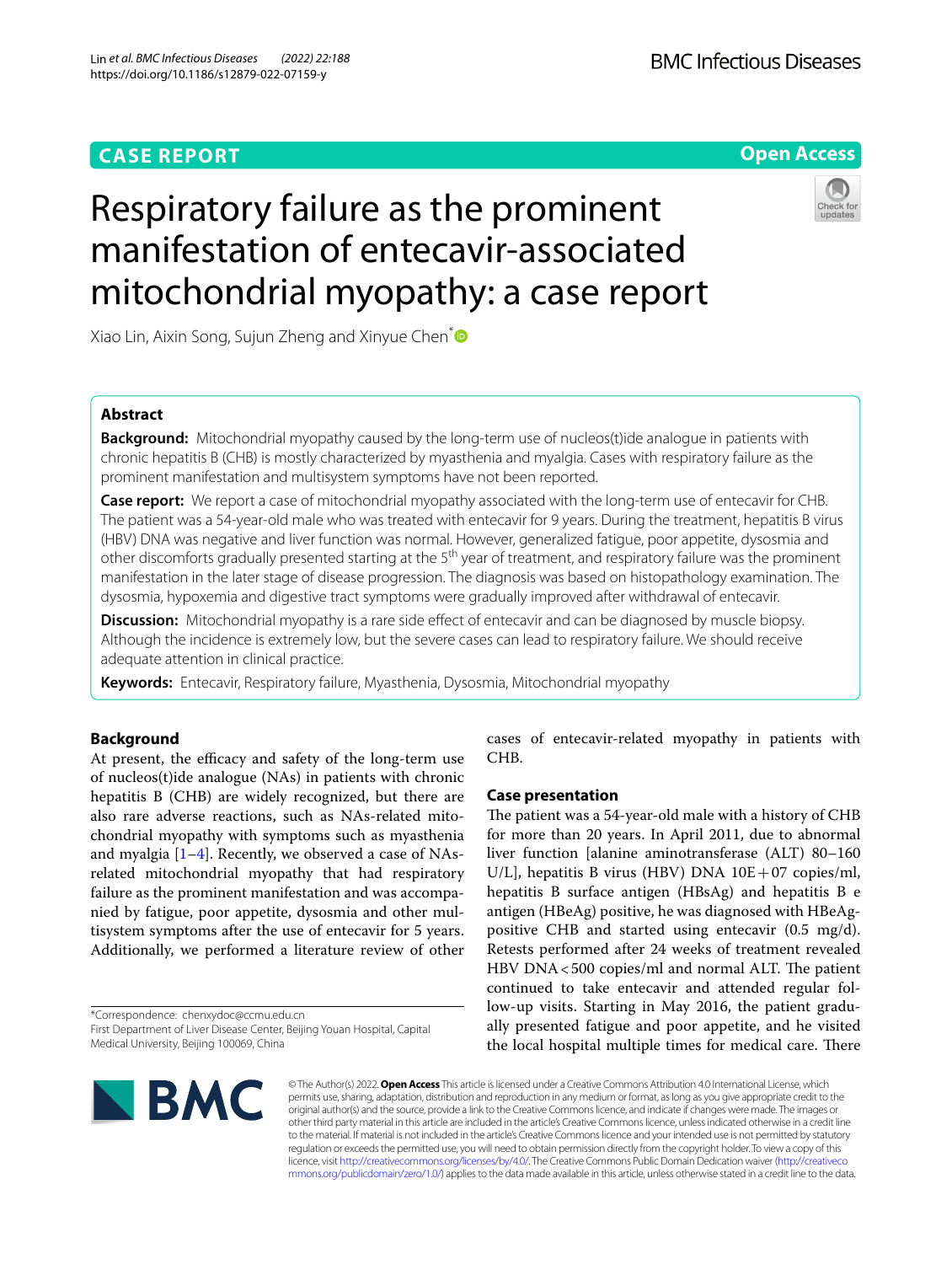were no positive signs upon physical examination. Ancillary examination results were as follows: blood routine, liver and kidney functions and electrocardiogram were normal, and HBV DNA was less than 100 copies/ml. No special treatment was administered. In December 2018, the patient experienced the onset of dysosmia. In March 2019, the patient experienced a recurrent cough, expectoration with white sputum and with mild difficulty breathing after upper respiratory tract infection. No fever or other complaints were observed. But the symptoms were mostly tolerable and required no further treatment.

In August 2019, he had completely lost his sense of smell and visited the Department of Otolaryngology, Beijing Tongren Hospital, for treatment. The diagnostic work-up comprised nasal endoscopy, computed tomography (CT) and magnetic resonance imaging (MRI) of the sinuses. The results indicated that the nasal septum was bent to the right, and there was no nasal mucosal edema, nasal polyps or space-occupying lesions. In terms of the dysosmia, no special treatment was given. The patient's fatigue and poor appetite were aggravated during the same period, and his weight had decreased by 3 kg in the past year (his weight continued to decrease by approximately 5 kg until July 2020). Gastroscopy and colonoscopy were performed at the local hospital. These examinations revealed only colonic polyps, which were clamped off with forceps under an endoscope. No other abnormalities were found. In December 2019, the patient was hospitalized at the local hospital due to aggravated cough and expectoration with white sputum accompanied by shortness of breath. The laboratory test results were as follows: arterial blood gas analysis: pH 7.38 (7.35–7.45), arterial oxygen partial pressure (PaO<sub>2</sub>) 61.8 mmHg↓ (80–100), arterial carbon dioxide partial pressure (PaCO<sub>2</sub>) 65.7 mmHg $\uparrow$  (32–45). Serum muscle zymogram: creatine kinase-myocardial band (CK-MB) 35.9 U/L ↑ (0–25), lactate dehydrogenase (LDH) 253 U/ L↑ (120–250), hydroxybutyrate dehydrogenase (HBDH) 237 U/L ↑ (72–182), creatine kinase (CK) 123.9 U/L (50–310). Lung function: forced expiratory volume in 1 s (FEV1)/forced vital capacity (FVC) 67% (65.9–89.5), FEV1 1.60 L (51% of the predicted value), FVC 2.38 L (61% of the predicted value), and a negative bronchial dilation test, indicated a possible restrictive pulmonary ventilation disorder. Chest CT showed mild consolidation in the right lower lung. Blood routine, C-reactive protein, liver and kidney functions and echocardiography were normal, and HBV DNA was less than 100 IU/ ml. The patient was diagnosed with chronic obstructive pulmonary disease and type II respiratory failure. Theophylline and salbutamol were given, but their efficacy was poor. Piperacillin sulbactam combined with levofoxacin were added to anti-infective treatment, the cough and expectoration were improved for a while. But these symptoms continued to recur after treatment withdrawal, and the patient's shortness of breath was not obviously improved.

On January 14, 2020, the patient visited the Department of Respiratory Medicine, Peking Union Medical College Hospital, and underwent arterial blood gas analysis. The results were as follows: resting state: pH 7.35, PaO<sub>2</sub> 66 mmHg↓, PaCO<sub>2</sub> 65 mmHg↑, oxygen saturation  $(SO<sub>2</sub>)$  92.1% $\downarrow$ , lactate 4.3 mmol/L  $\uparrow$  (0.5–1.6). After deep breathing: pH 7.40,  $PaO<sub>2</sub>$  107 mmHg,  $PaCO<sub>2</sub>$  50 mmHg  $\uparrow$ , SO<sub>2</sub> 98.3%, lactate 6.5 mmol/L  $\uparrow$ . After the 6-min walking test (walking 510 m): pH 7.29 $\downarrow$ , PaO<sub>2</sub> 74 mmHg  $\downarrow$ , PaCO<sub>2</sub> 56 mmHg  $\uparrow$ , SO<sub>2</sub> 93.7%  $\downarrow$ , lactate 11.5 mmol/L  $\uparrow$ . The patient's clinical symptoms could not be explained by the blood gas test results and the previous lung imaging findings. The blood lactate increased significantly after exercise. Considering that mitochondria closely related to lactate metabolism might have undergone pathological changes, the diagnosis of neuromuscular myopathy could not be ruled out. Additional related examinations were carried out as follows: blood routine, urinalysis and stool tests showed basically normal results; the liver function, coagulation function, immunoglobulin (IgG/ IgM/IgA), complements (C3/C4), anti-nuclear antibody, extractable nuclear antigen, anti-neutrophil cytoplasmic antibodies spectra, erythrocyte sedimentation rate and C-reactive protein were all within normal ranges; HBV DNA<100 IU/ml. The Serum muscle zymogram showed CK-MB 20.1 μg/L ↑ (0–3.6), LDH 372 U/L ↑, CK 165 U/L (24–195). No pathological changes were detected with electrocardiography and echocardiography. The lung function test was repeated, and the results indicated FEV1/FVC 85.85%, FEV1 1.82 L (58% of the predicted value), FVC 2.12 L (55% of the predicted value), residual volume/predicted value 149%. Based on the patient's examination results, shortness of breath caused by polymyositis or heart disease was excluded. The patient's  $PaO<sub>2</sub>$  was obviously improved after deep breathing. Considering that there was no obstructive ventilation function disturbance, the decrease in FVC may have been related to neuromuscular myopathy. Experts from the neurology department were invited for consultation.

Further examination after neurology consultation indicated no abnormality in tumor markers (AFP, CA242, SCCAg, PSA, CEA, CA199, CA125, CA724, CA153, NSE, TPS, Cyfra211, ProGRP), antibodies of the anti-Hu, anti-Yo and anti-Ri type, blood and urine immunofxation electrophoresis, serum protein electrophoresis, blood homocysteine, folic acid, vitamin B12 or thyroid function. No abnormal signals were found on lower limb MRI of the muscles of each group, and the muscle space was clear. Nervous system damage caused by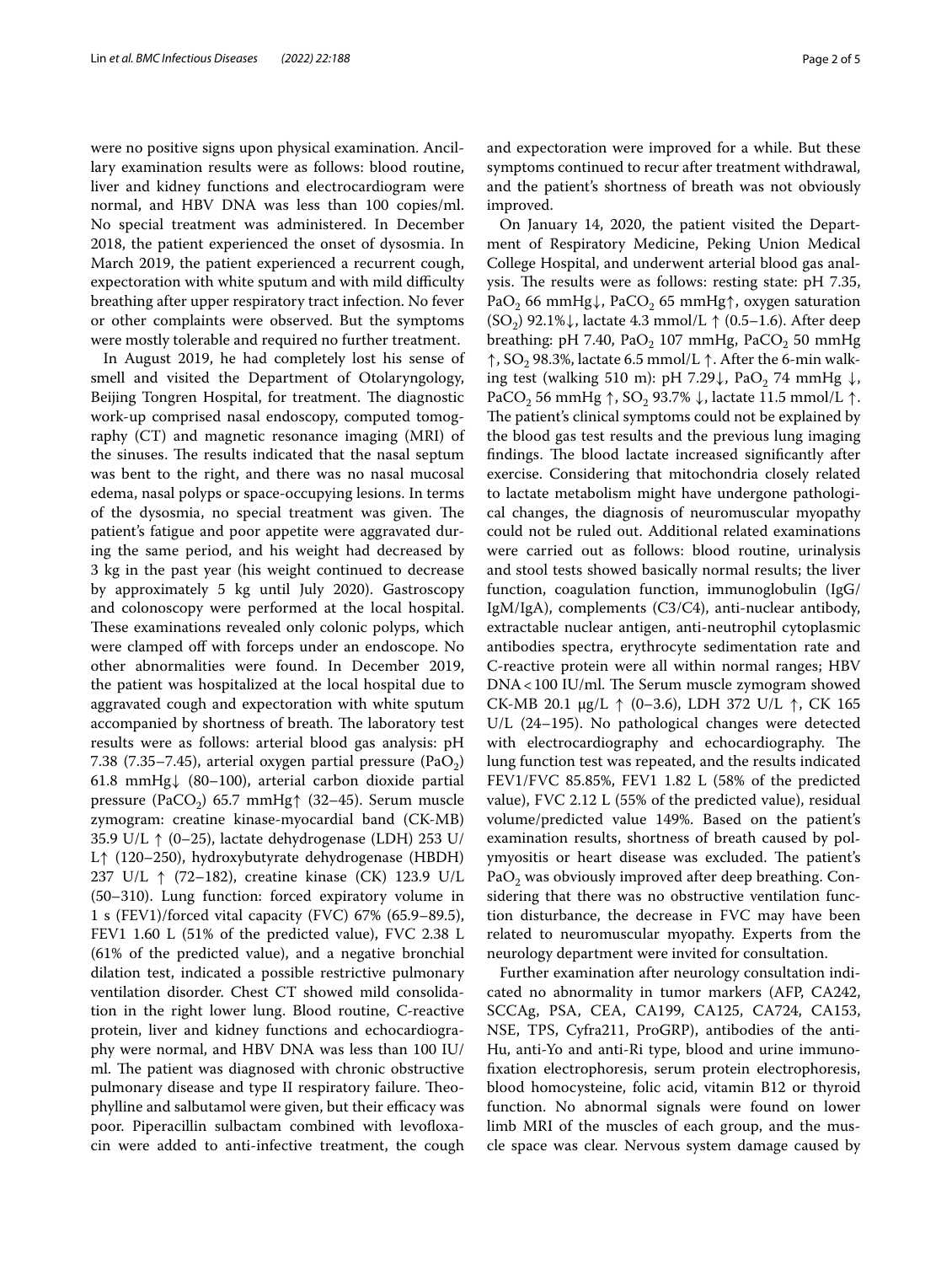paraneoplastic syndrome, autoimmune diseases and folic acid and vitamin B12 defciency were excluded. Considering the obvious increase in blood lactate after exercise, further electromyography and muscle biopsy were proposed to determine whether nerve conduction and muscle mitochondrial lesions were present. However, due to the impact of the corona virus disease 2019 pandemic, the examinations could not be carried out and were scheduled for the future. The preliminary diagnosis after the neurology consultation was hypoxemia and possible mitochondrial myopathy. The patient was treated with vitamin B1 10 mg three times daily, vitamin B complex 1 tablet three times daily and methycobal 0.5 mg three times daily for nerve nourishment and with aerosol inhalation administered with budesonide suspension, 1 mg/ time, twice daily. Entecavir was continued for hepatitis B treatment.

After the above treatments, the patient's symptoms were not improved, and even showed occasional worsening. In May 2020, the patient entered a coma and had blood gas values of  $pO_2$  20–30 mmHg  $\downarrow$  and  $pCO_2$ 83 mmHg ↑. He underwent tracheotomy and ventilatorassisted ventilation at the local hospital. On July 2, blood gas review after the patient's condition had stabilized showed pH 7.38, PaO<sub>2</sub> 57.9 mmHg  $\downarrow$ , PaCO<sub>2</sub> 48.1 mmHg ↑, and lactate 3.5 mmol/L ↑, indicating improvement. For a defnitive diagnosis, the patient visited the Department of Neurology, Peking Union Medical College Hospital, for examination. The following results were obtained, electromyography: the upper and lower limb nerves and parasternal muscles showed normal conduction. Pathological report for the quadriceps femoris biopsy suggested myogenic changes, slight diferences in the sizes of muscle fbers, mild atrophy in scattered muscle fbers, light cytochrome c oxidase staining in a few muscle fbers, and suspicious ragged red fbers on modifed Gomori trichrome staining (The patient hadn't muscle biopsy result prior to initial entecavir treatment). Mitochondrial myopathy was diagnosed on July 11. Considering that mitochondrial myopathy is associated with entecavir, entecavir discontinuation was recommended.

After entecavir had been discontinued for 1 month, the patient's shortness of breath was improved. A review indicated HBV DNA  $1E+03$  IU/ml and normal ALT. A blood gas review carried out 4 months after the discontinuation of entecavir (November 17) showed obviously improved results: PaO<sub>2</sub> 77.9 mmHg  $\downarrow$ , PaCO<sub>2</sub> 39.7 mmHg, lactate 2.4 mmol/L ↑. However, some parameters had worsened: ALT 333 u/L ↑, aspartate aminotransferase (AST) 153 u/L  $\uparrow$  and HBV DNA 8  $E+07$  IU/ml. Therefore, the patient visited a clinic at Beijing Youan Hospital on December 3, 2020, for treatment. Due to virological rebound and abnormal biochemistry, reactivation of hepatitis B was considered. The patient was recommended to take tenofovir alafenamide 1 tablet (25 mg) once a day for treatment. Meanwhile, his respiratory symptoms and mitochondrial myopathy were closely monitored. A follow-up visit in March 2021 found that the patient did not take the tenofovir alafenamide due to concerns about the risk of tenofovir alafenamide-induced respiratory failure and had only received diammonium glycyrrhizinate and polyene phosphatidylcholine for treatment. His liver function indexes had decreased (ALT 81.1 u/L ↑, AST 71.4 u/L ↑, HBV DNA 8 E + 07 IU/ml) but were still not recovered. At that time, entecavir treatment had been discontinued for 8 months. His dysosmia had improved slightly (pungent smells could be identifed). Symptoms including shortness of breath, fatigue, poor appetite, etc., were improved. Blood lactate had decreased to 2.1 mmol/L↑. Compared previous measurements, the serum muscle zymogram had not decreased: CK-MB 42.6 u/L ↑, LDH 350 u/L ↑, HBDH 309 u/L↑, CK 222. The electrocardiogram was still normal.

The last follow-up was in August 2021. The patient's shortness of breath and fatigue were alleviated, and he could tolerate activities of daily living. However, the tracheotomy needed to be kept open when the patient was lying flat at night. The patient's liver function indexes had still not completely reduced to normal (ALT 33.2 u/L, AST 47.1 u/L  $\uparrow$ ). HBV DNA was 8.97E + 07 IU/ml. The serum muscle zymogram were decreased (CK-MB 40.9 u/L ↑, LDH 287 u/L↑, HBDH 278 u/L↑, CK 154 u/L). Blood lactate was decreased to normal (1.3 mmol/L).

## **Discussion and conclusions**

Domestic and international guidelines for hepatitis B all recommend that CHB patients should receive longterm treatment with NAs to reduce recurrence caused by drug withdrawal. However, with the long-term use of NAs, reports of NAs-related mitochondrial myopathy have gradually increased, although most cases have been reported in patients treated with telbivudine, lamivudine or adefovir and mainly manifest as myasthenia of the limbs and myalgia [\[1,](#page-4-0) [5–](#page-4-2)[9](#page-4-3)]. Cases with involvement of the respiratory muscles with respiratory failure as the prominent manifestation and accompanying dysosmia have not been reported.

As early as 2009, our team found that the use of telbivudine combined with interferon to treat CHB could cause peripheral neuritis accompanied by signifcantly increased AST [159.6 u/L (77.5, 299.4)] and ALT [72.4  $u/L$  (60.6, 98)] with DNA < 500 copies/ml. Some cases showed abnormal CK and CK-MB or even degenerative changes in the toenails  $[10]$  $[10]$ . Therefore, interferon and telbivudine are no longer recommended for combination treatment. However, with the extension of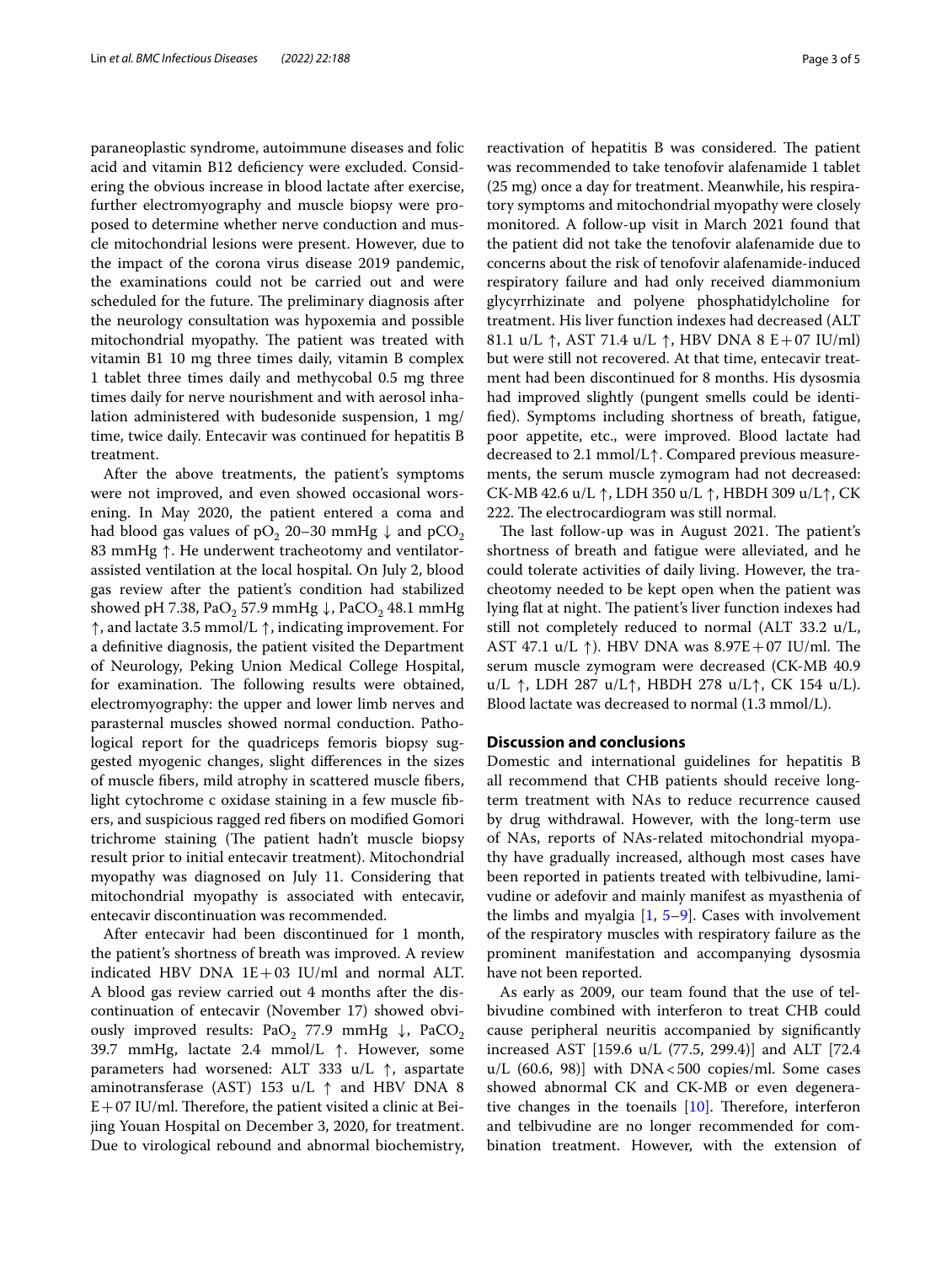NAs monotherapy, reports that NAs can lead to mitochondrial myopathy have gradually emerged. The main mechanism may be that NAs not only inhibit HBV DNA polymerase but also afect human mitochondrial DNA polymerase, resulting in insufficient synthesis of respiratory chain-related enzymes, energy metabolism disorder and, ultimately, mitochondrial myopathy [[4](#page-4-1)]. Mitochondrial lesions can afect the tissues and organs of the whole body, and the abundant mitochondria in brain, nerve and muscle tissues make them vulnerable due to their high dependence on oxidative metabolism. Relevant previous studies have mostly reported isolated mitochondrial myopathy, i.e., mitochondrial myopathy involving only the skeletal muscle system. In the case reported in this study, in addition to the commonly observed involvement of the limb muscles of the skeletal muscle system, severe respiratory muscle involvement was also observed. In addition, the involvement of multiple systems, including the nervous system and digestive system, were also found. The patient was not diagnosed until 5 years after the onset of the disease, after visiting multiple hospitals for treatment, which is rare.

Although the patient's blood gas test results indicated type II respiratory failure, hypoxemia and  $CO<sub>2</sub>$  retention were signifcantly improved after deep breathing, indicating that there was no obstructive disturbance of ventilatory function. The patient had no history of smoking or heart and lung diseases, and ancillary examinations showed that thoracic muscle function and nerve conduction were normal. The restrictive disturbance in ventilatory function may have been caused by respiratory muscle dyskinesia. In addition to muscle involvement, this patient also had olfactory nerve involvement, which is rare. Pathological changes in the mitochondria, an important energy supply factory in the body, can afect multiple organs and systems. Therefore, for CHB patients who have undergone long-term treatment with NAs, the possibility of mitochondrial myopathy should be considered if there are clinical symptoms that are difficult to explain with routine examinations.

In previous reports of 3 cases of entecavir-associated myopathy, the onset time ranged from 10 days to 5 years, and the manifestations were only myalgia or myasthenia of the limbs. In these 3 cases, CK and/ or LDH and HBDH increased to diferent degrees, and the symptoms of myopathy were gradually relieved and kinase levels were decreased after withdrawal of the drug [[3](#page-4-5), [11,](#page-4-6) [12\]](#page-4-7). Among the 3 cases, 2 developed rebound of the hepatitis B virus and increased transaminase after withdrawal of the drug. After treatment with lamivudine plus adefovir for 2 months [\[11](#page-4-6)] and lamivudine alone for 1 month  $[12]$  $[12]$  $[12]$ , the liver function and HBV DNA of these 2 cases returned to normal, and no adverse reactions occurred during this treatment period. However, there were no follow-up reports regarding the subsequent long-term treatment of these cases or whether myopathy recurred. Our patient also experienced hepatitis reactivation after the withdrawal of entecavir, which was in line with the current indications of hepatitis B antiviral treatment. However, both NAs and interferon have treatment risks. The former may lead to the recurrence of respiratory failure, while the latter may cause additional adverse reactions during clinical application. The patient consulted a neurologist, and antiviral treatment was not recommended. However, the patient has been treated with hepatoprotective drugs for more than 8 months, and his transaminase level has never recovered. If the liver is repeatedly infamed over a long period, liver failure and cirrhosis may occur. Therefore, it is still unknown how the patient should be treated in the future.

In summary, the long-term use of entecavir for CHB can cause mitochondrial myopathy. Although the incidence is extremely low, the disease is very serious and should receive adequate attention in clinical practice.

#### **Abbreviations**

NAs: Nucleos(t)ide analogue; CHB: Chronic hepatitis B; HBV: Hepatitis B virus; HBsAg: Hepatitis B surface antigen; HBeAg: Hepatitis B e antigen; CT: Computed tomography; MRI: Magnetic resonance imaging; PaO<sub>2</sub>: Arterial oxygen partial pressure; PaCO<sub>2</sub>: Arterial carbon dioxide partial pressure; CK-MB: Creatine kinase-myocardial band; LDH: Lactate dehydrogenase; HBDH: Hydroxybutyrate dehydrogenase; CK: Creatine kinase; FEV1: Forced expiratory volume in 1 s; FVC: Forced vital capacity; SO<sub>2</sub>: Oxygen saturation; AST: Aspartate aminotransferase.

#### **Acknowledgements**

Not applicable.

#### **Authors' contributions**

XC and XL designed the study. XL, AS, and SZ collected the data. LX drafted the manuscript. XC contributed to the interpretation of the results and critical revision of the manuscript for important intellectual content, and provides the fnancial support for the project leading to this publication. All authors read and approved the fnal manuscript.

#### **Funding**

This study was supported by Capital Health Research and Development Projects (2020–1-2181). The funding body had no role in the design of the study, in the collection, analysis, and interpretation of data and in writing the manuscript.

#### **Availability of data and materials**

All data generated or analyzed during this study are included in this published article.

#### **Declarations**

#### **Ethics approval and consent to participate**

All procedures performed in studies involving human participants were in accordance with the ethical standards of the institutional and/or national research committee(s) and with the Helsinki Declaration (as revised in 2013).